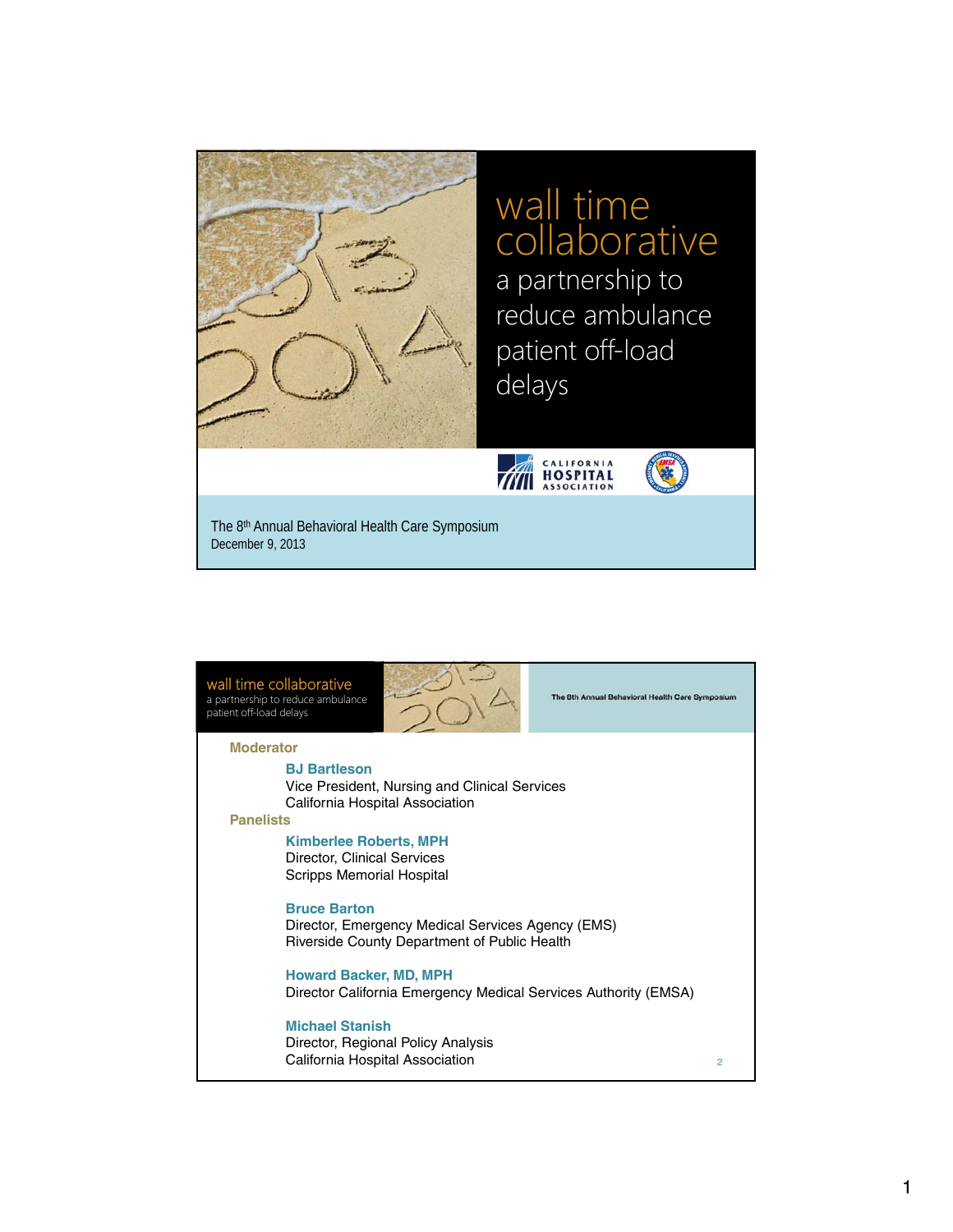

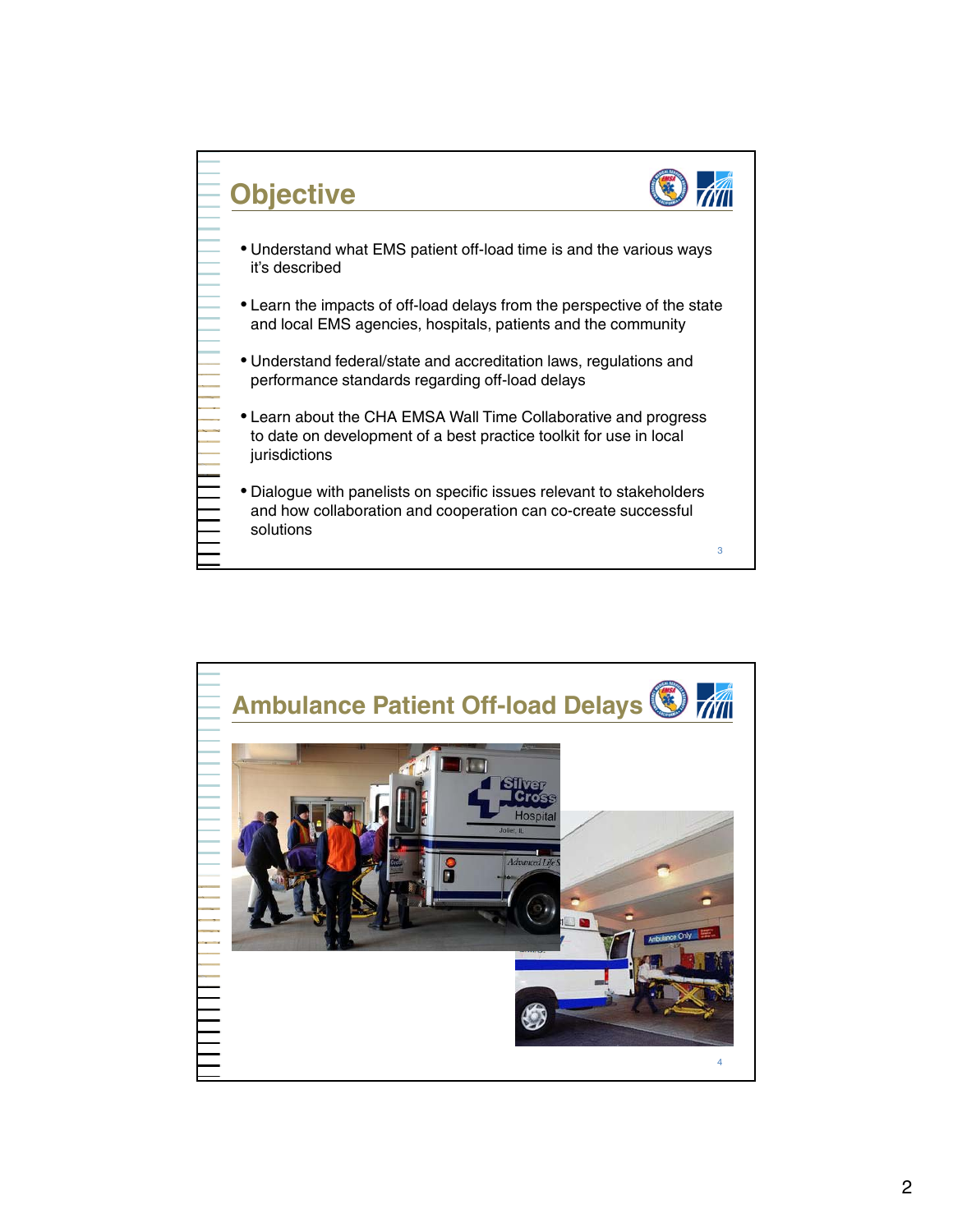

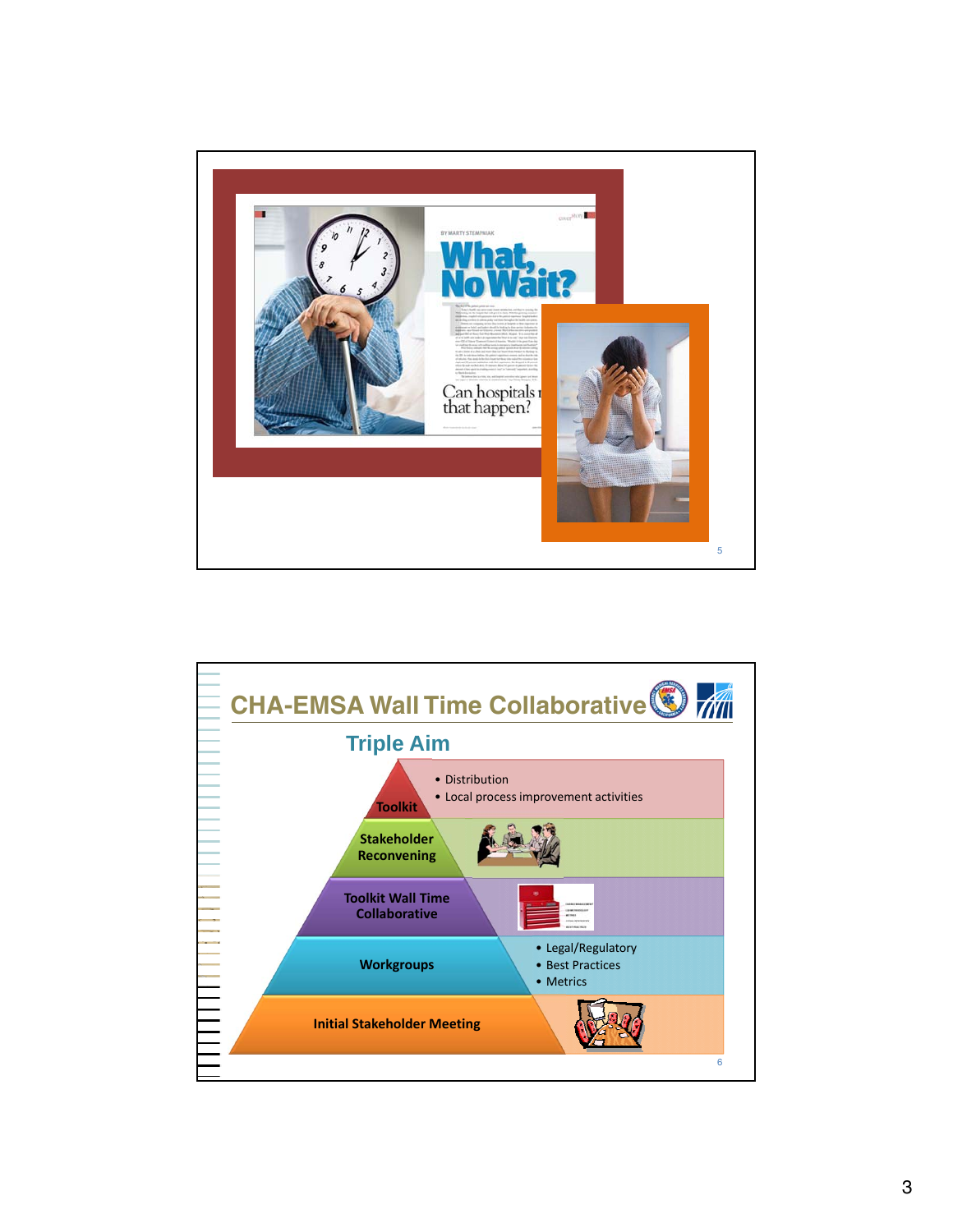

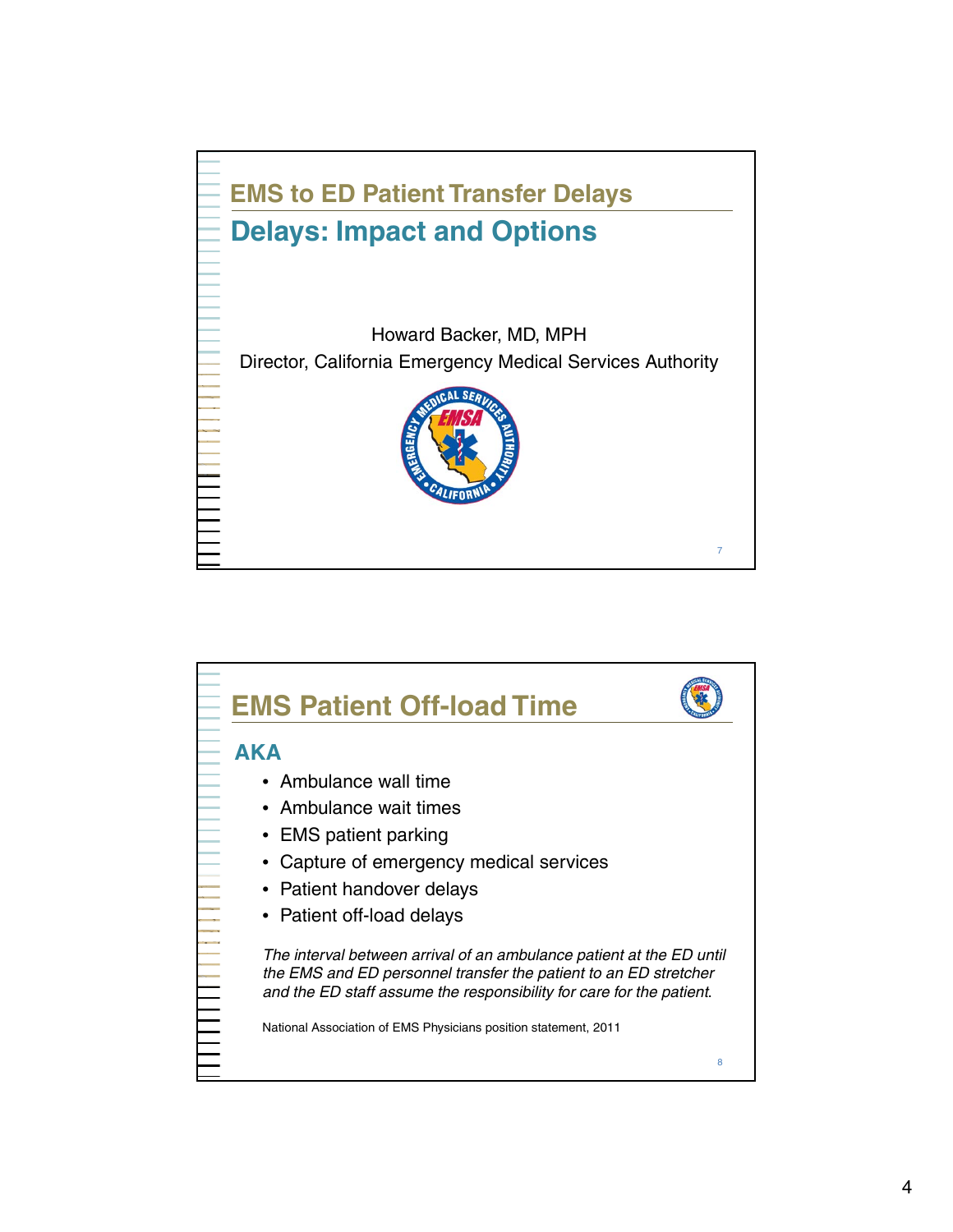

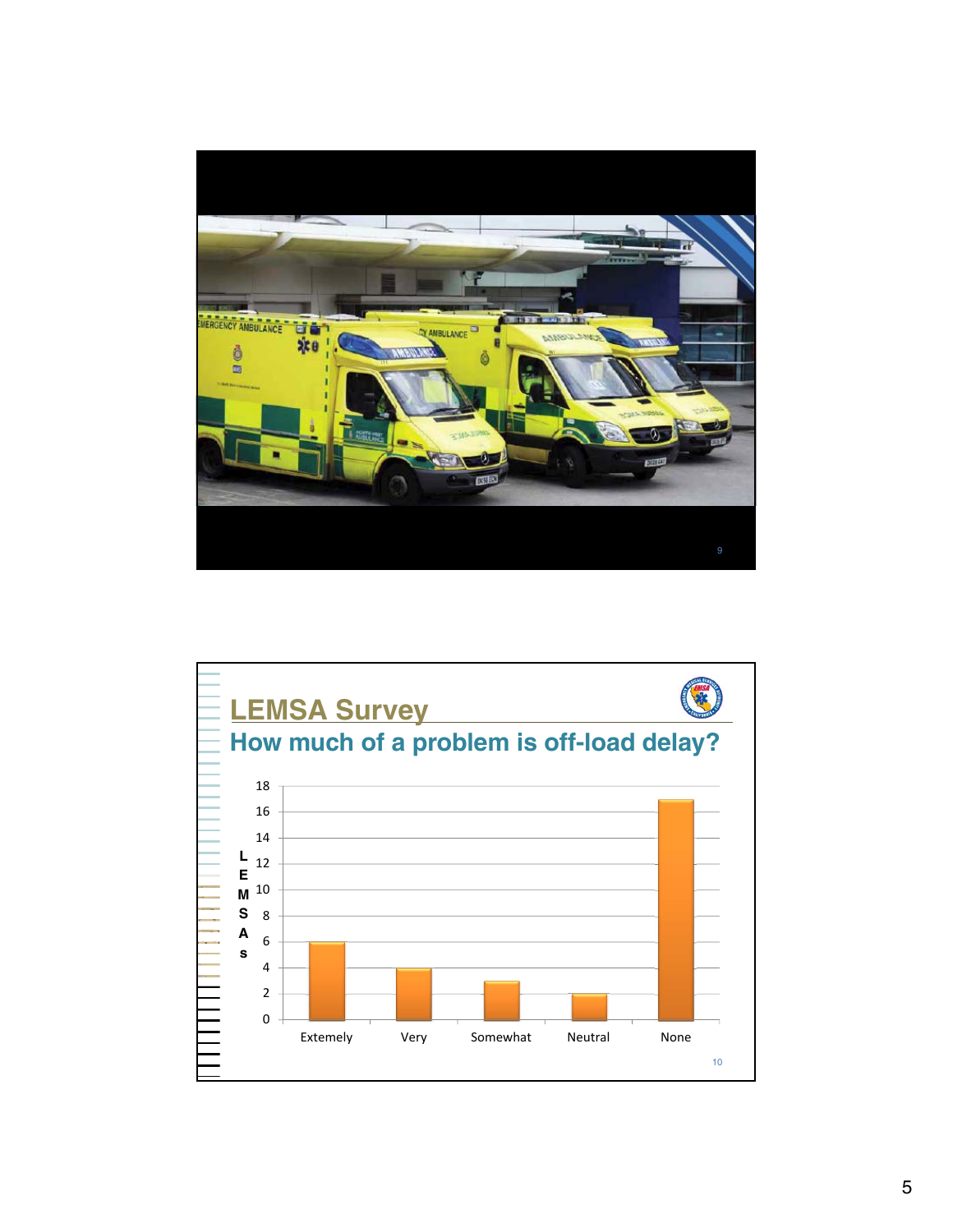

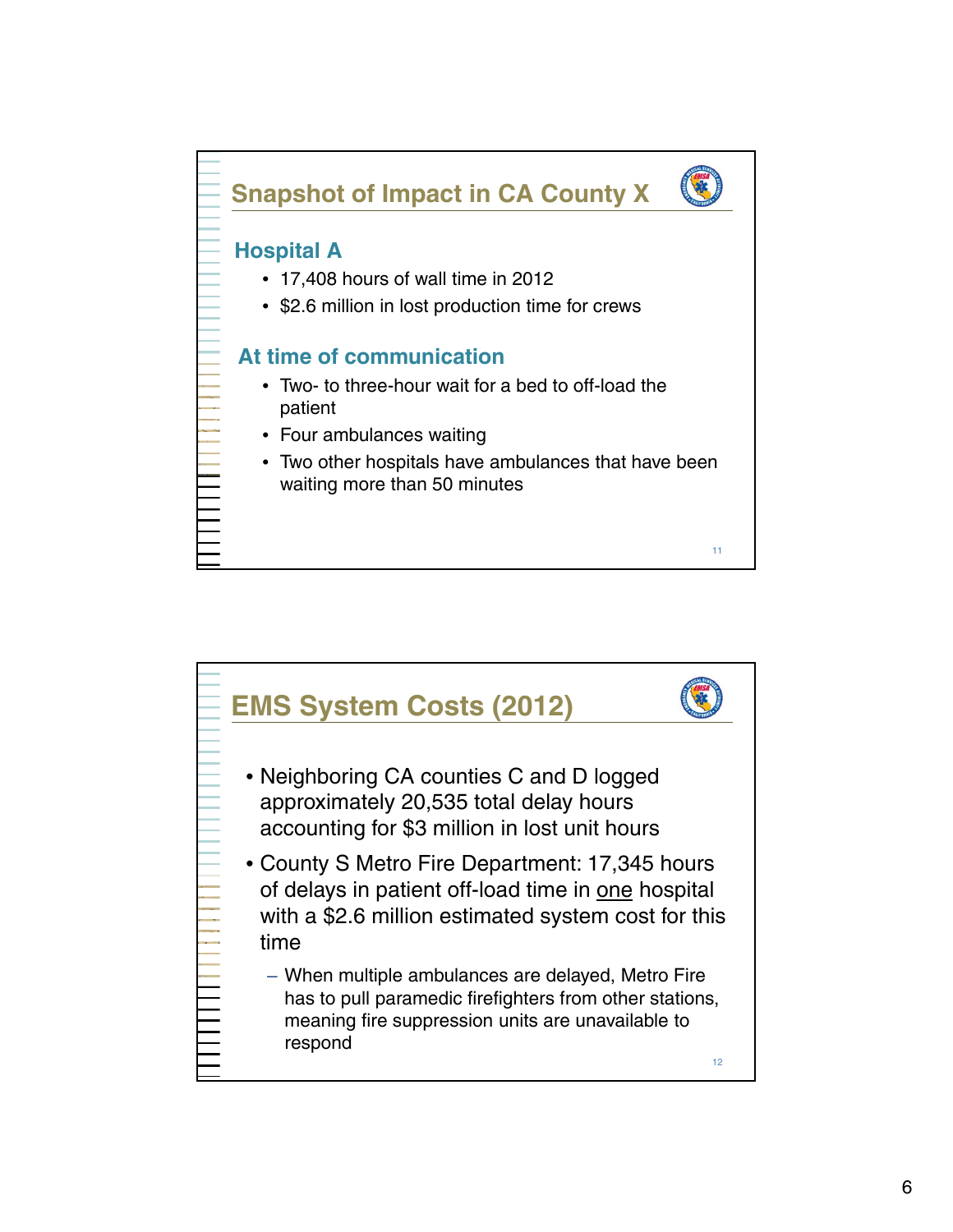

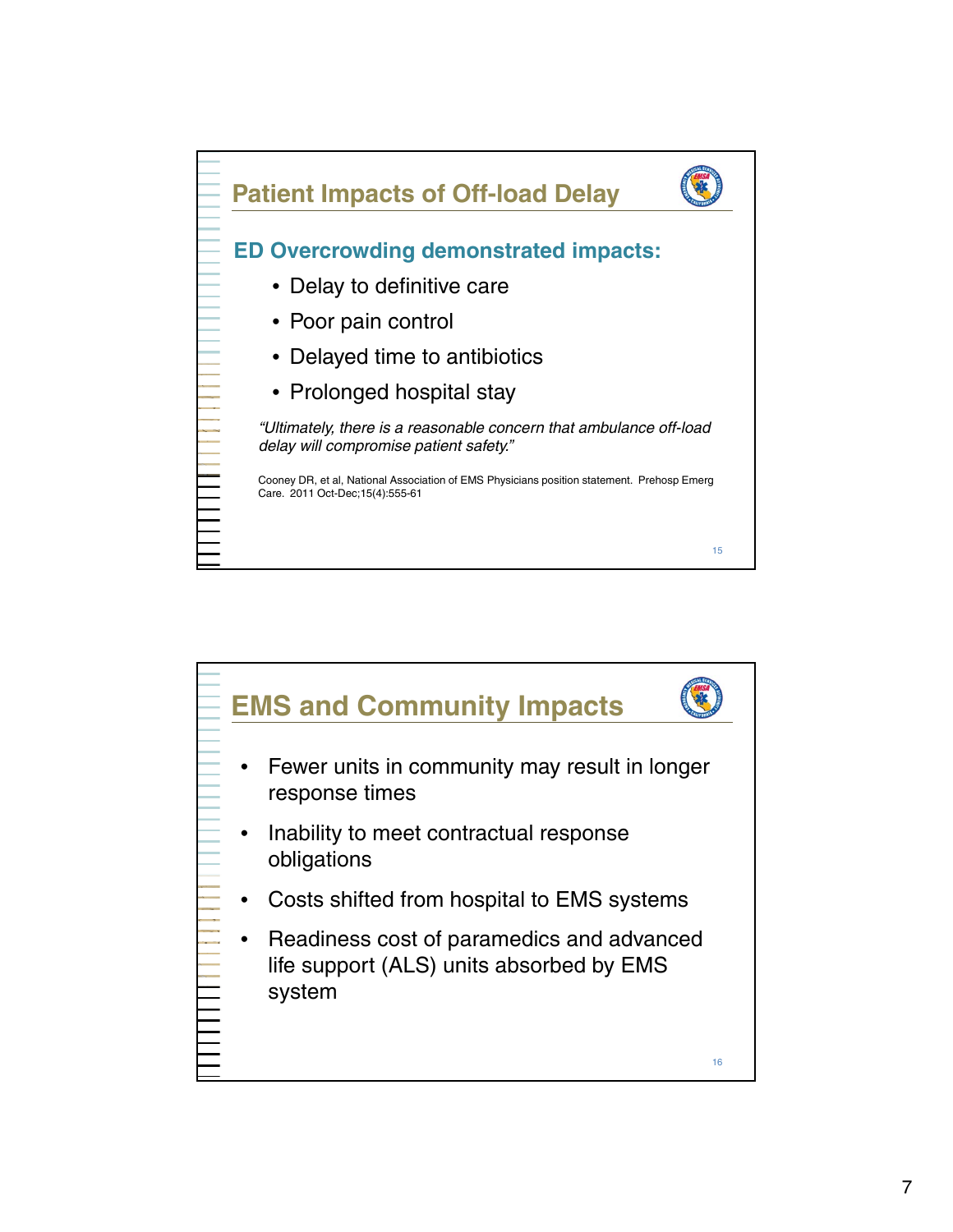

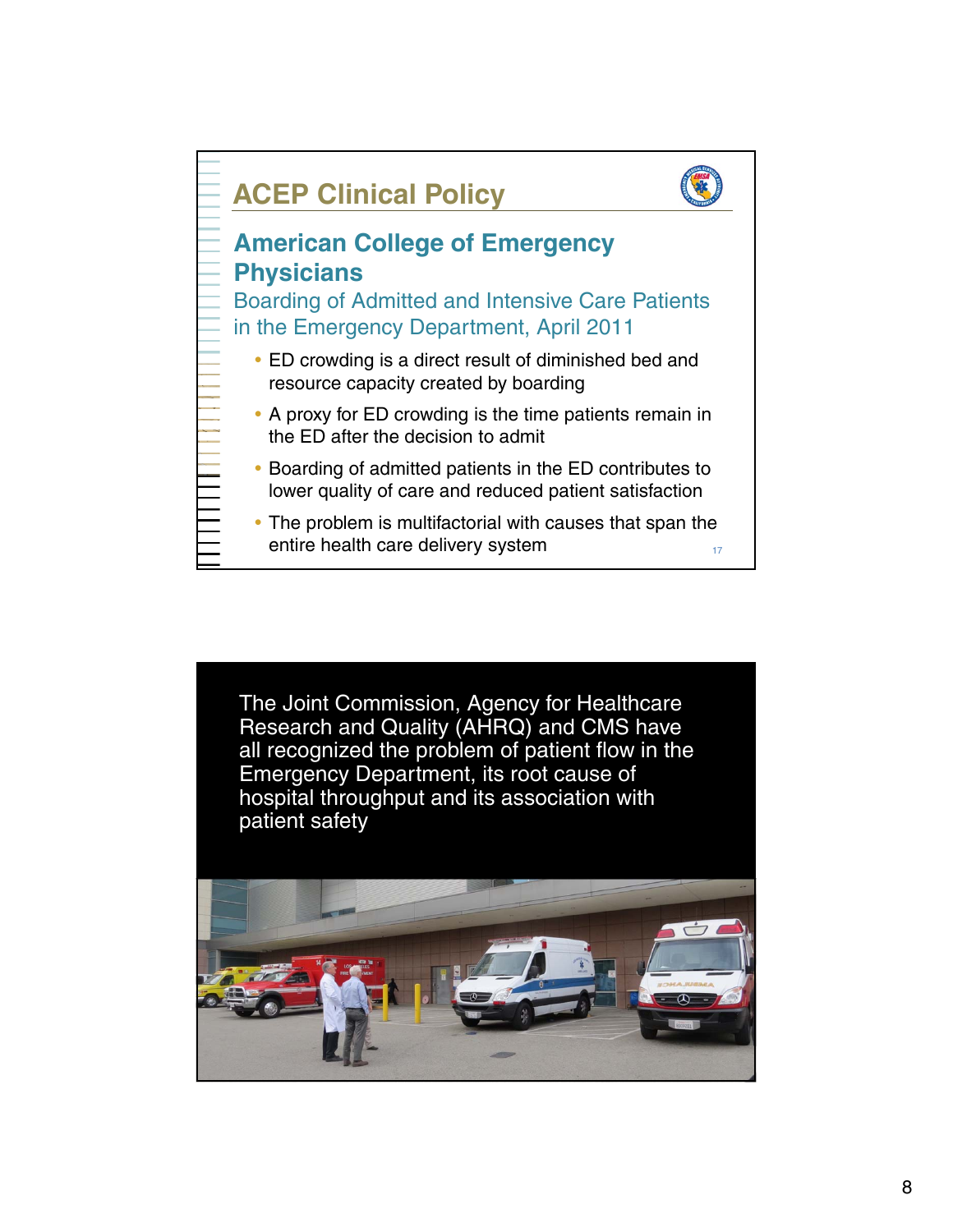

- care"
- The individuals who manage patient flow processes review measurement results to determine that goals were achieved
- Leaders take action to improve patient flow processes when goals are not achieved  $19$

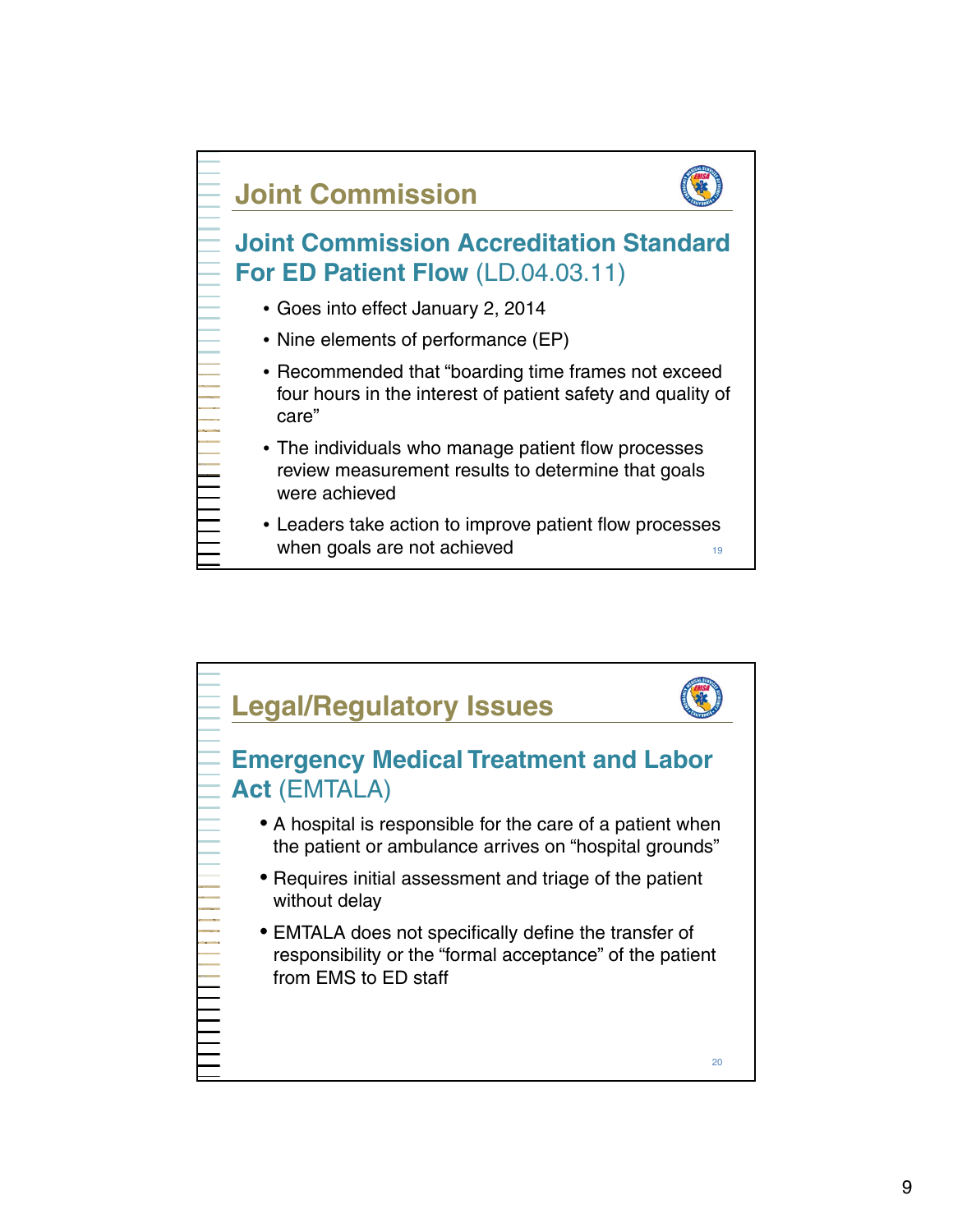

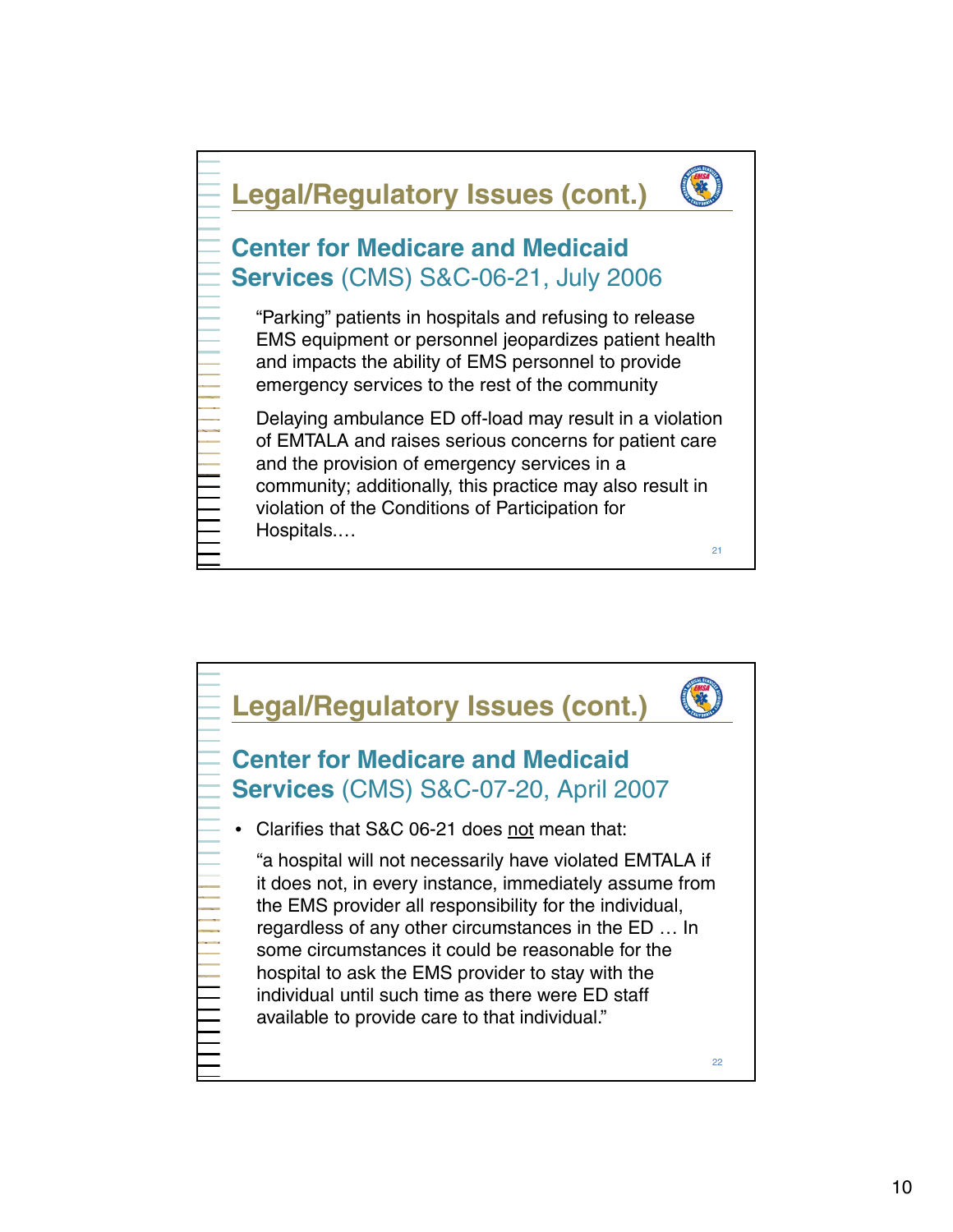

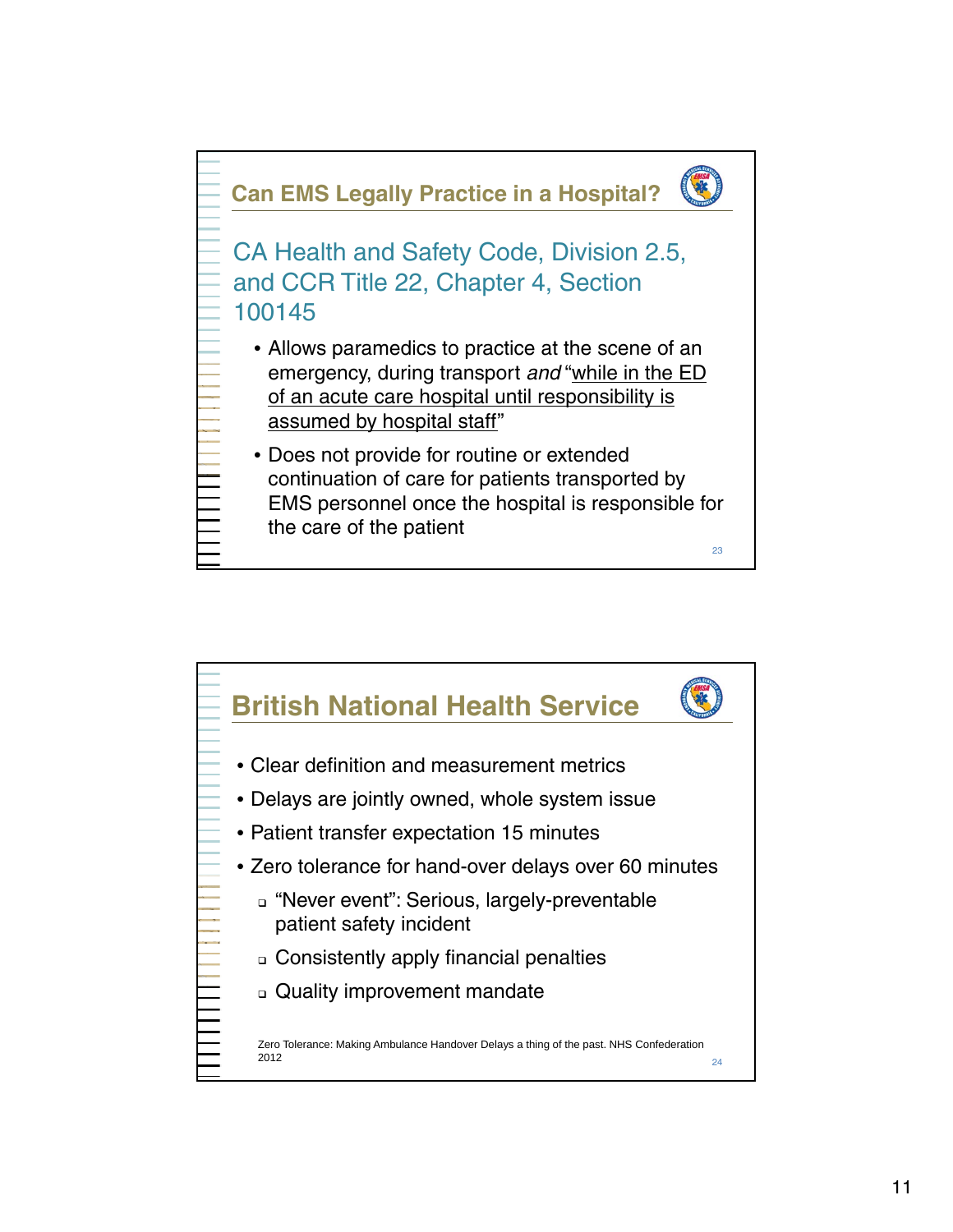

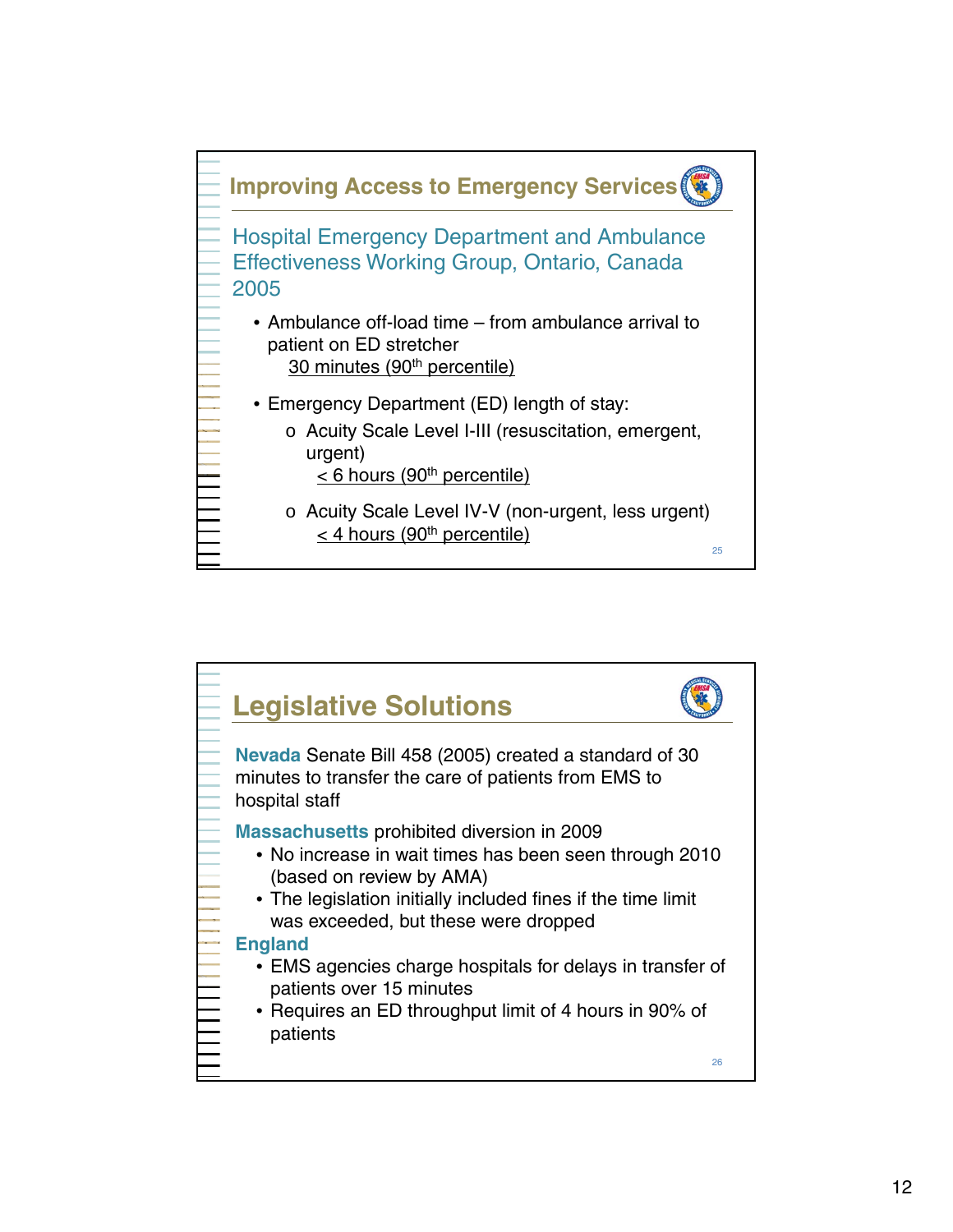

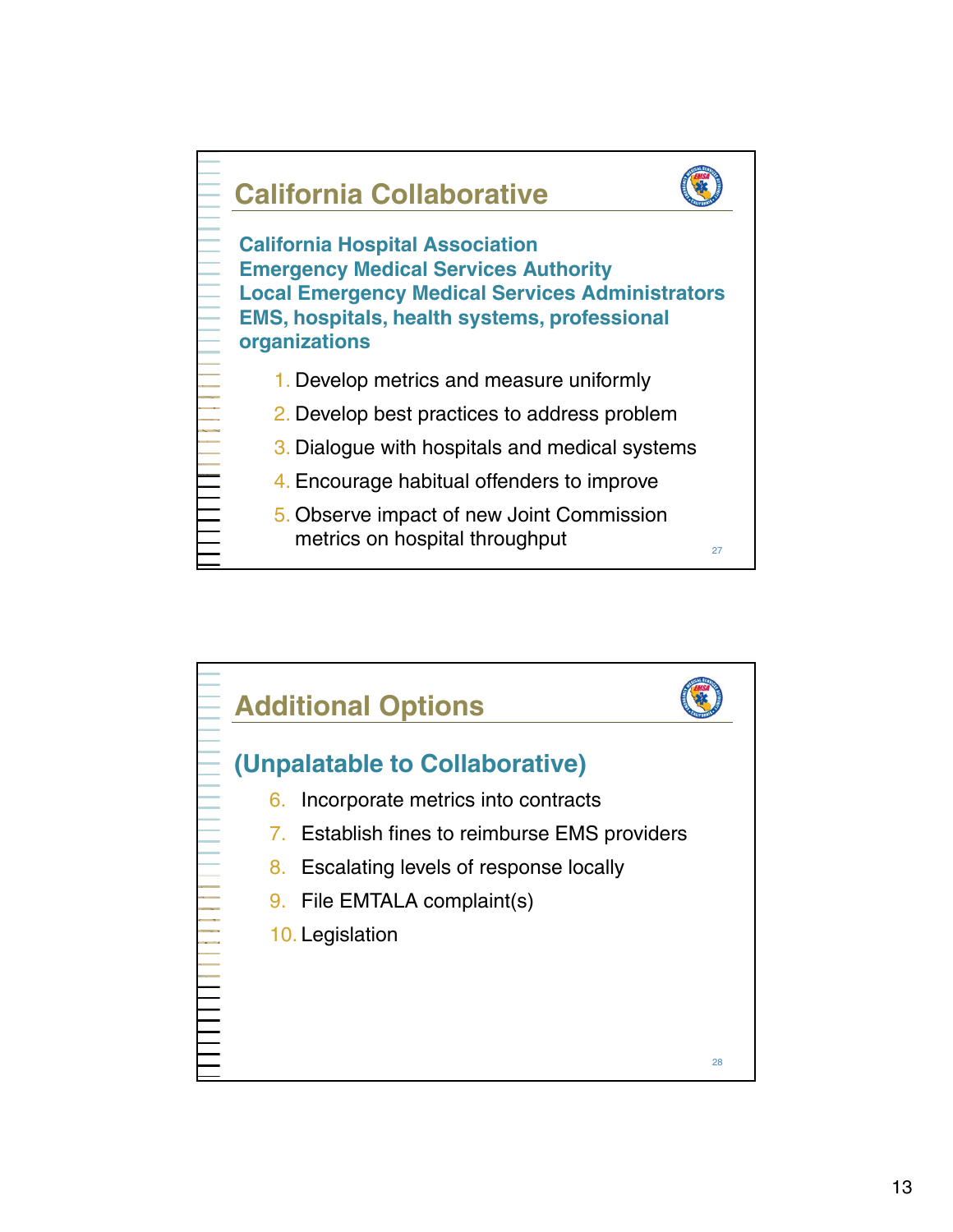

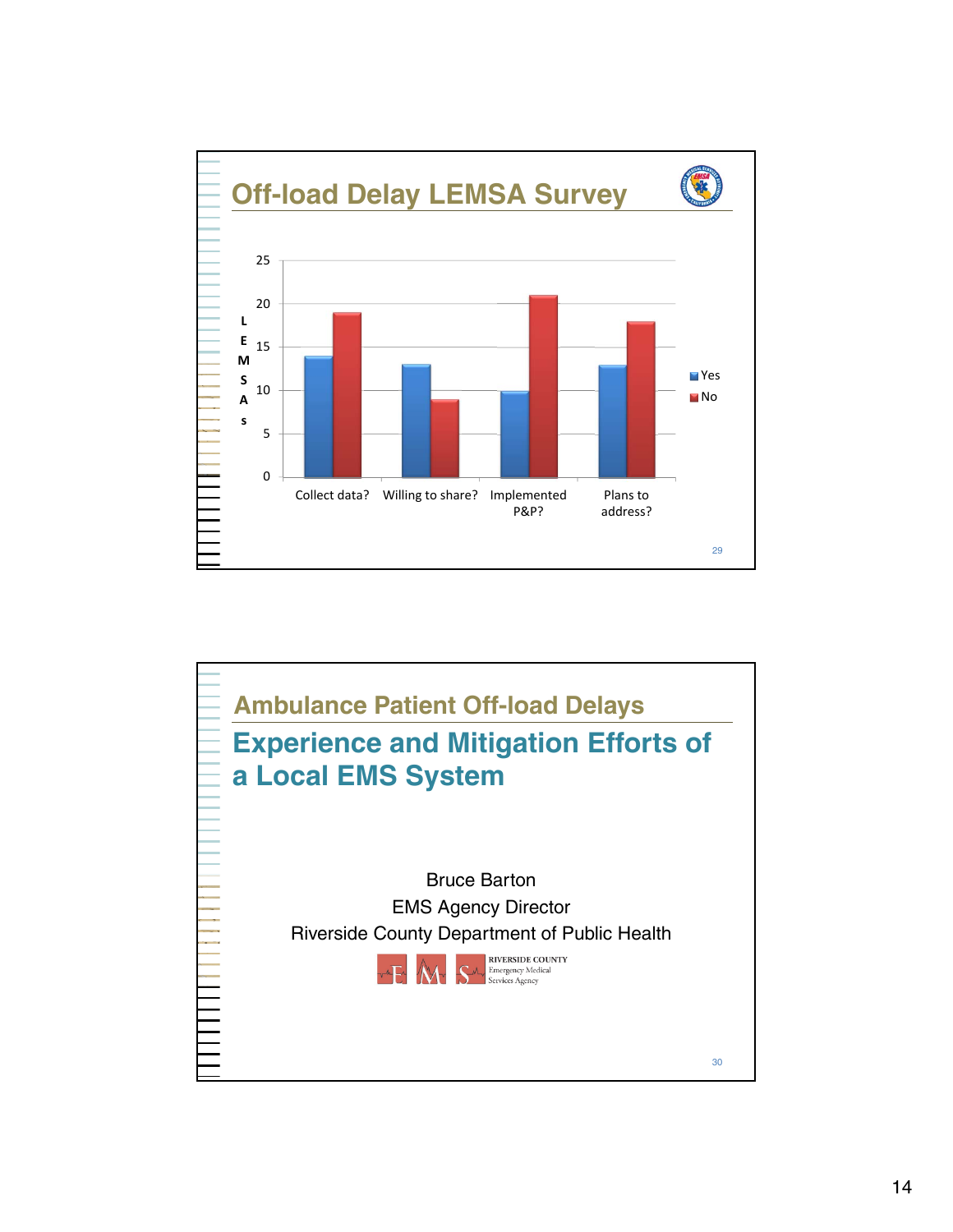

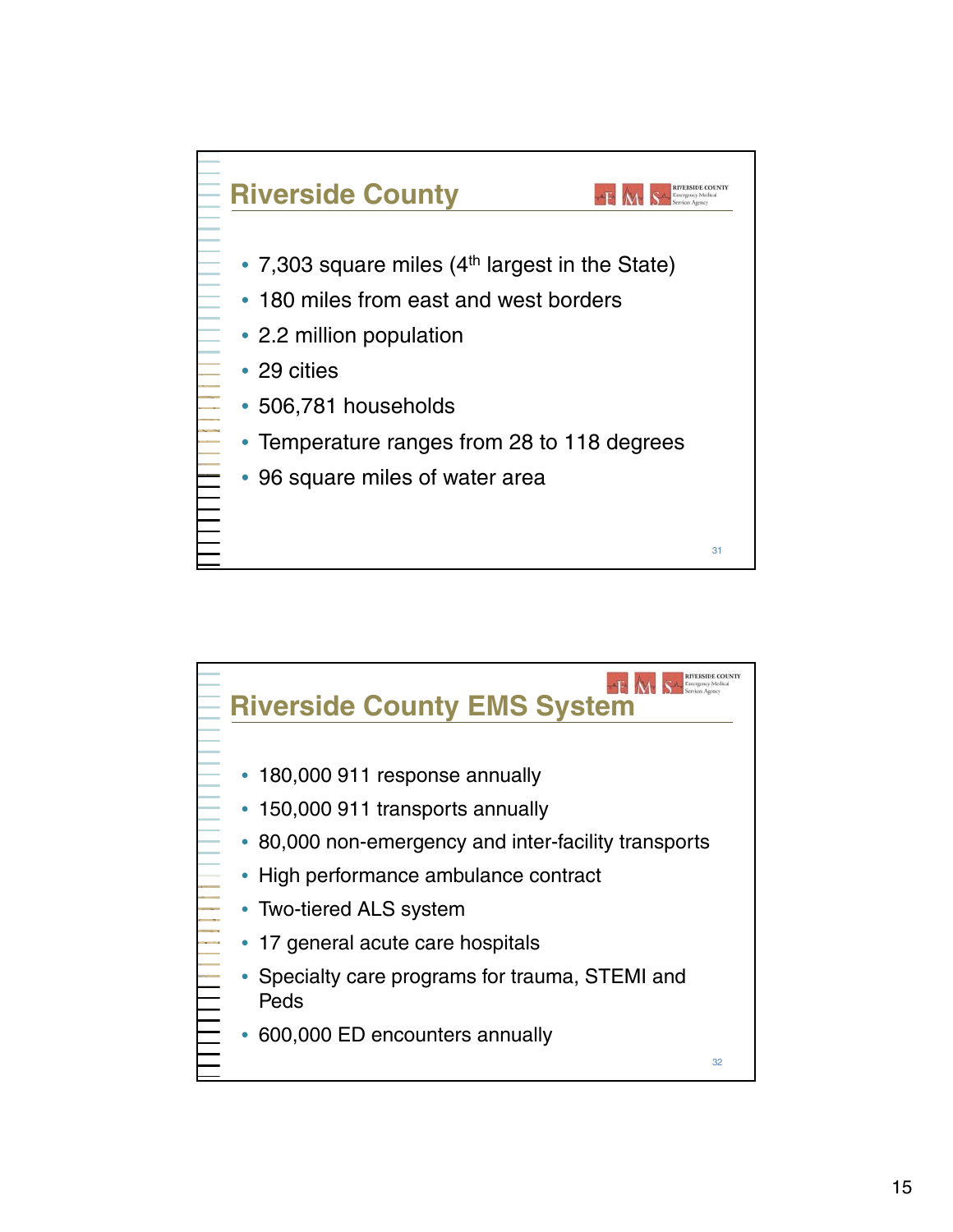

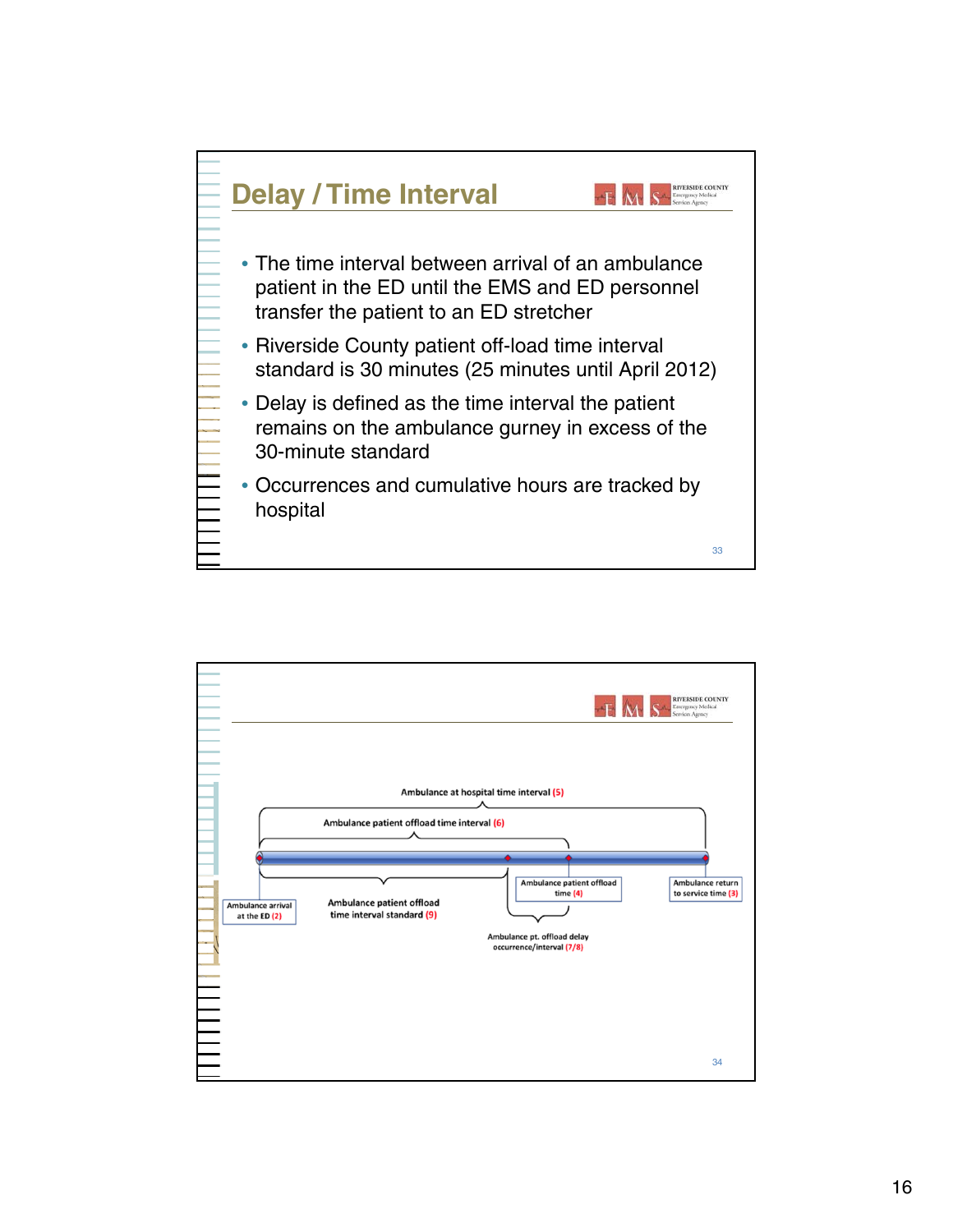

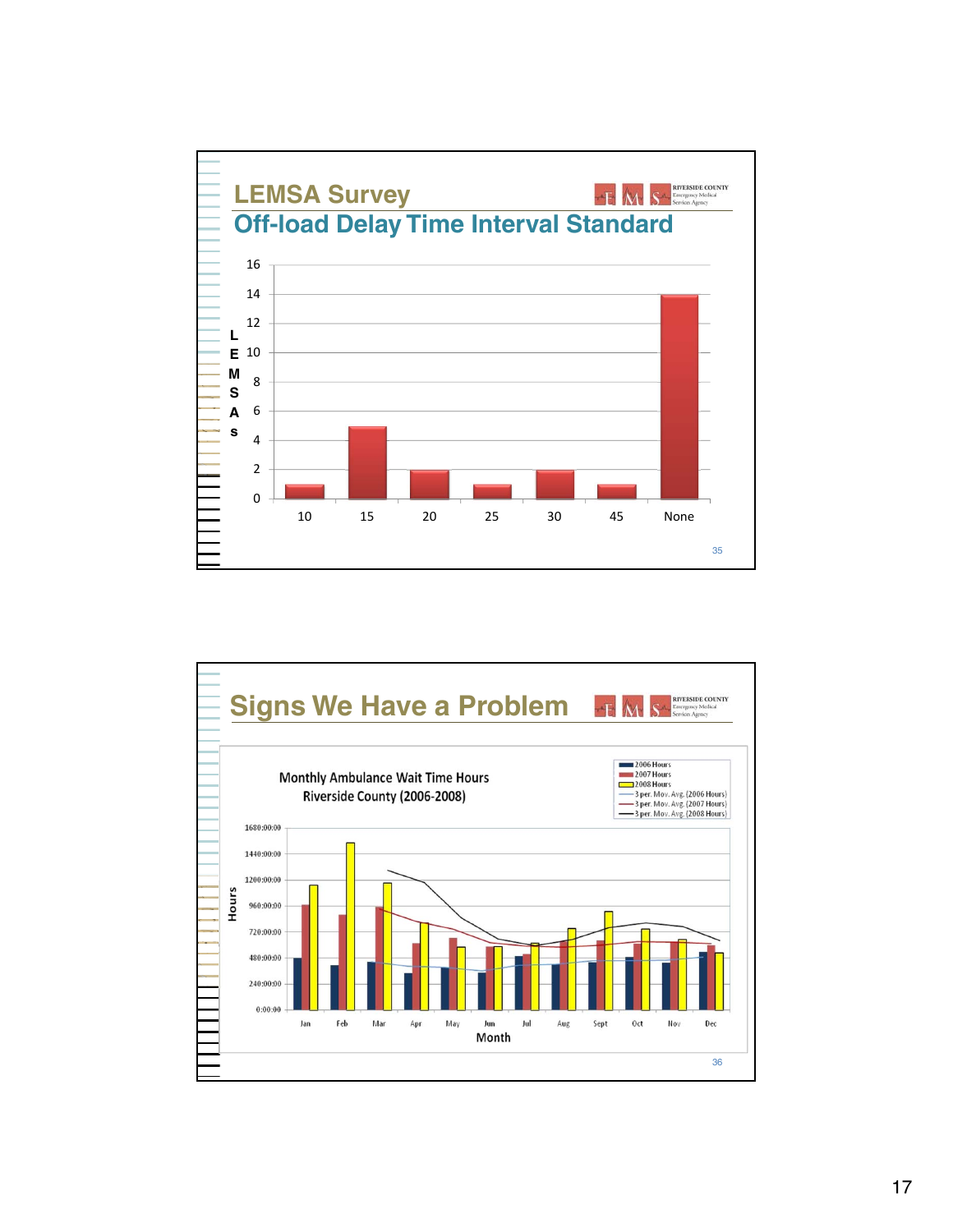

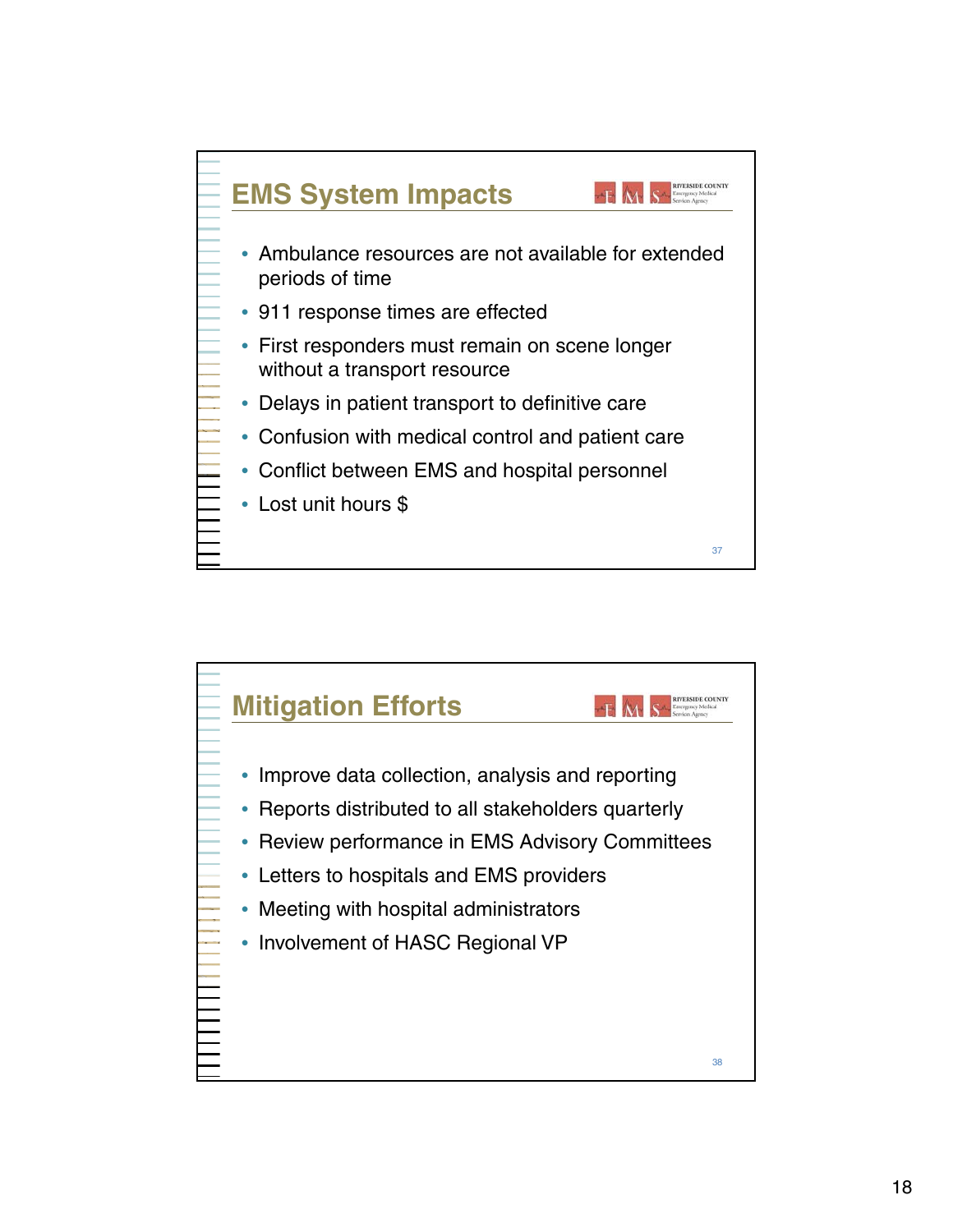

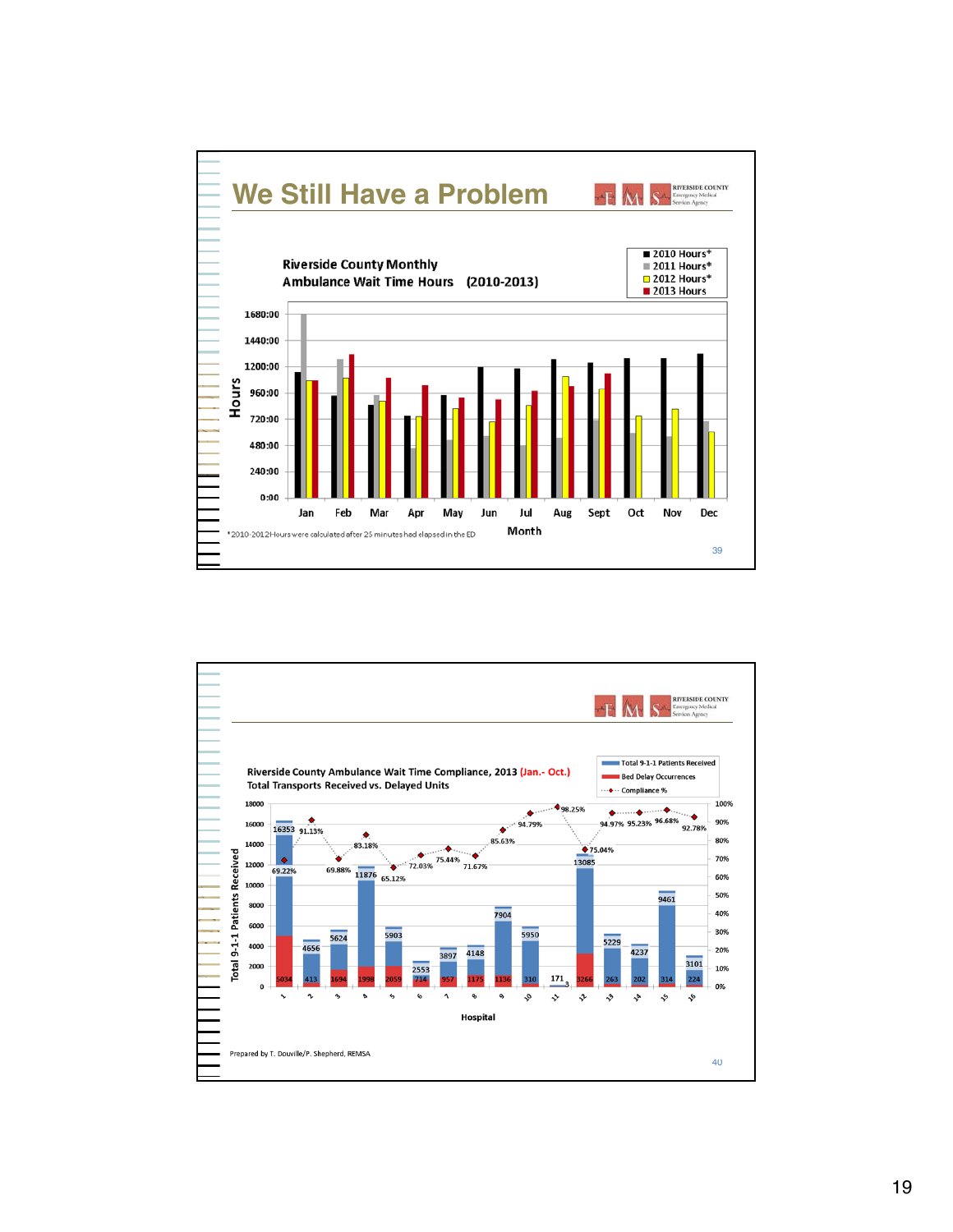

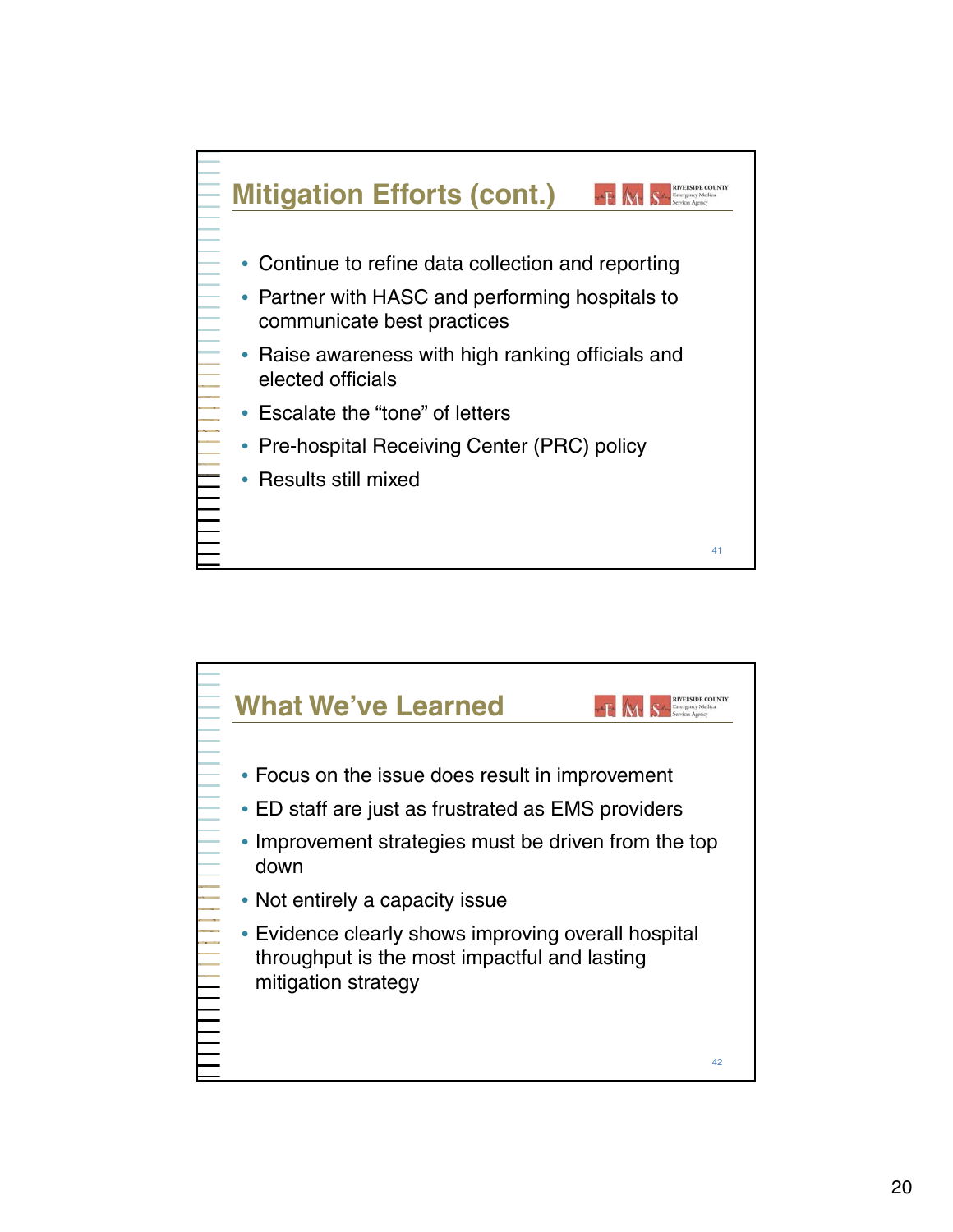

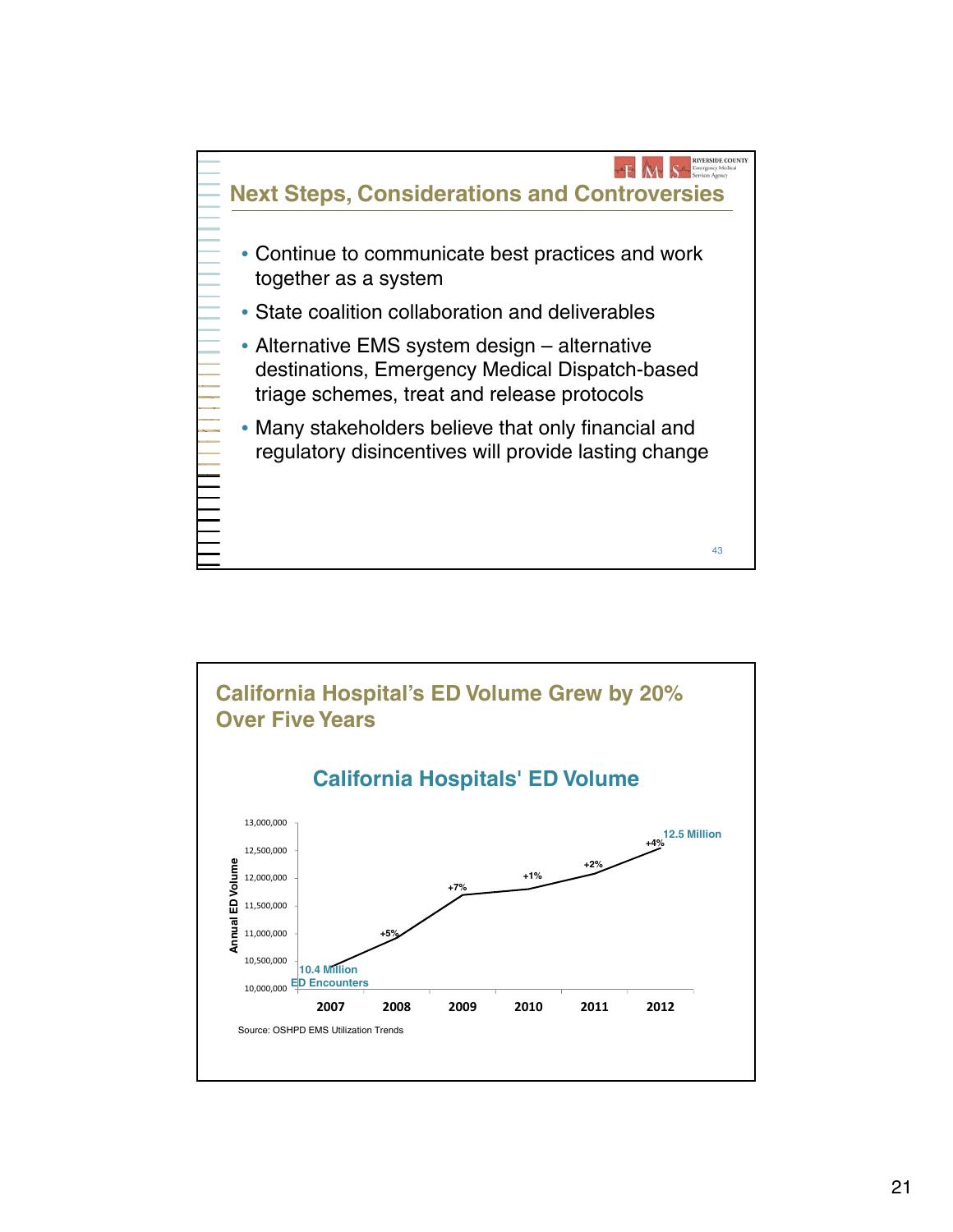

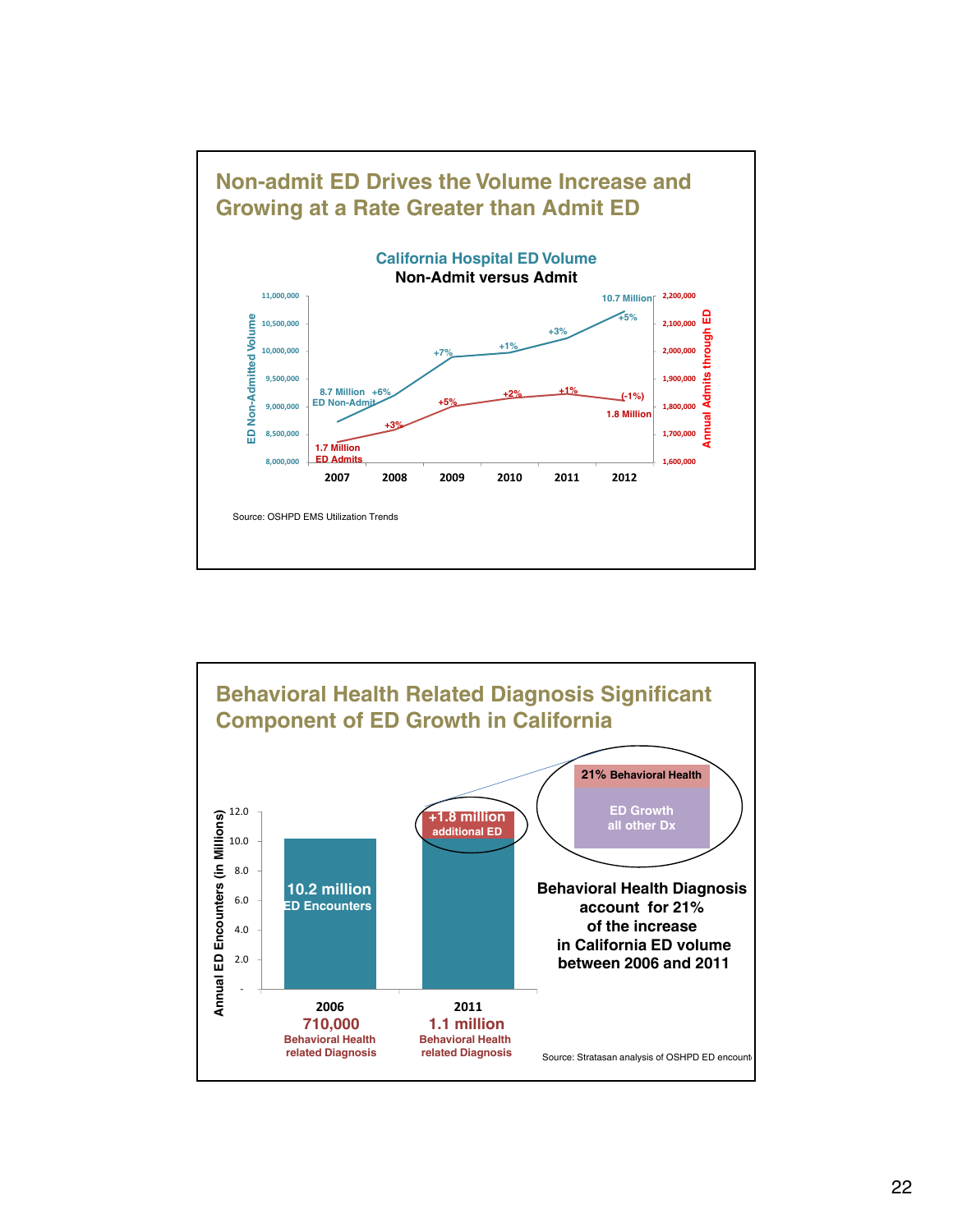

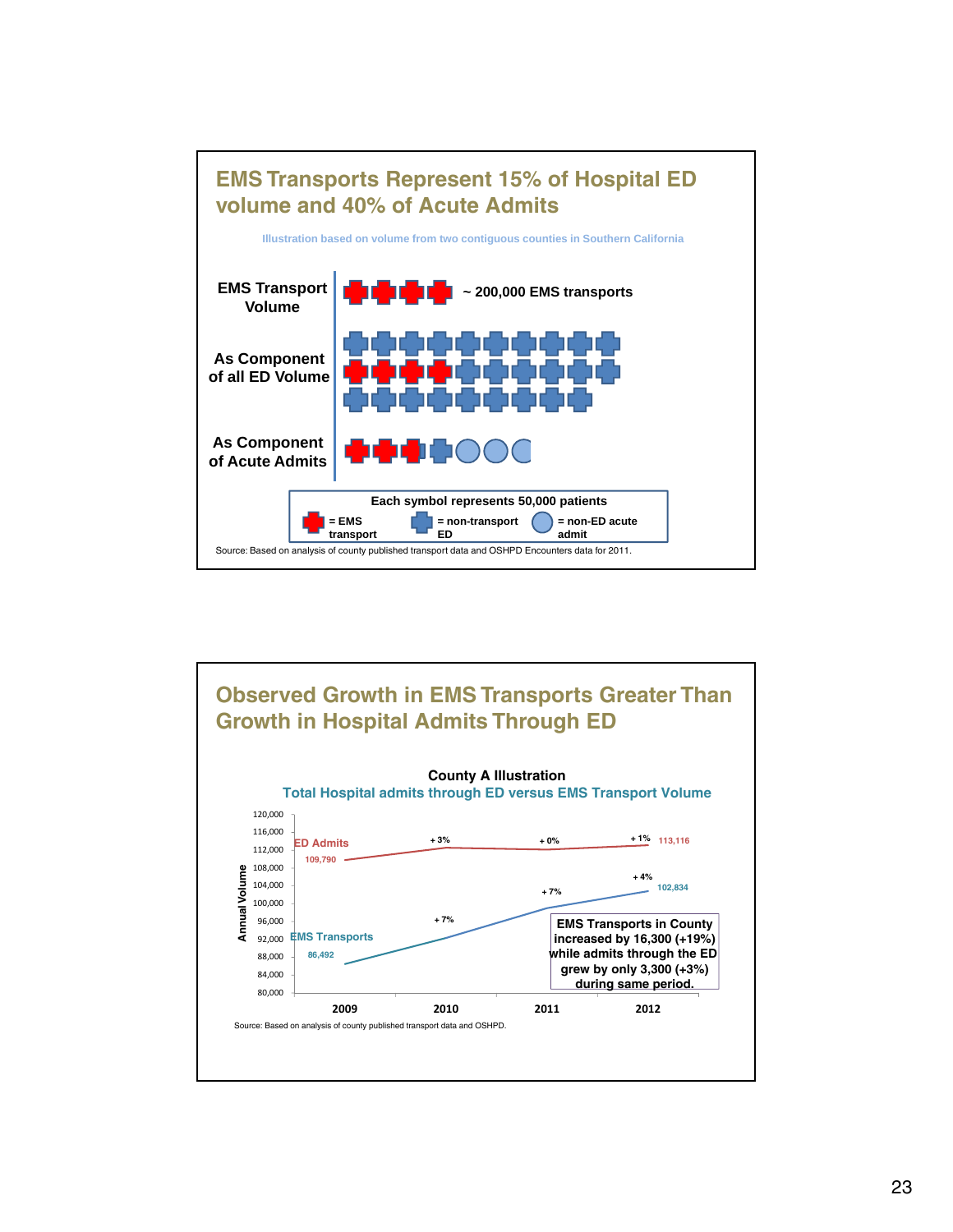

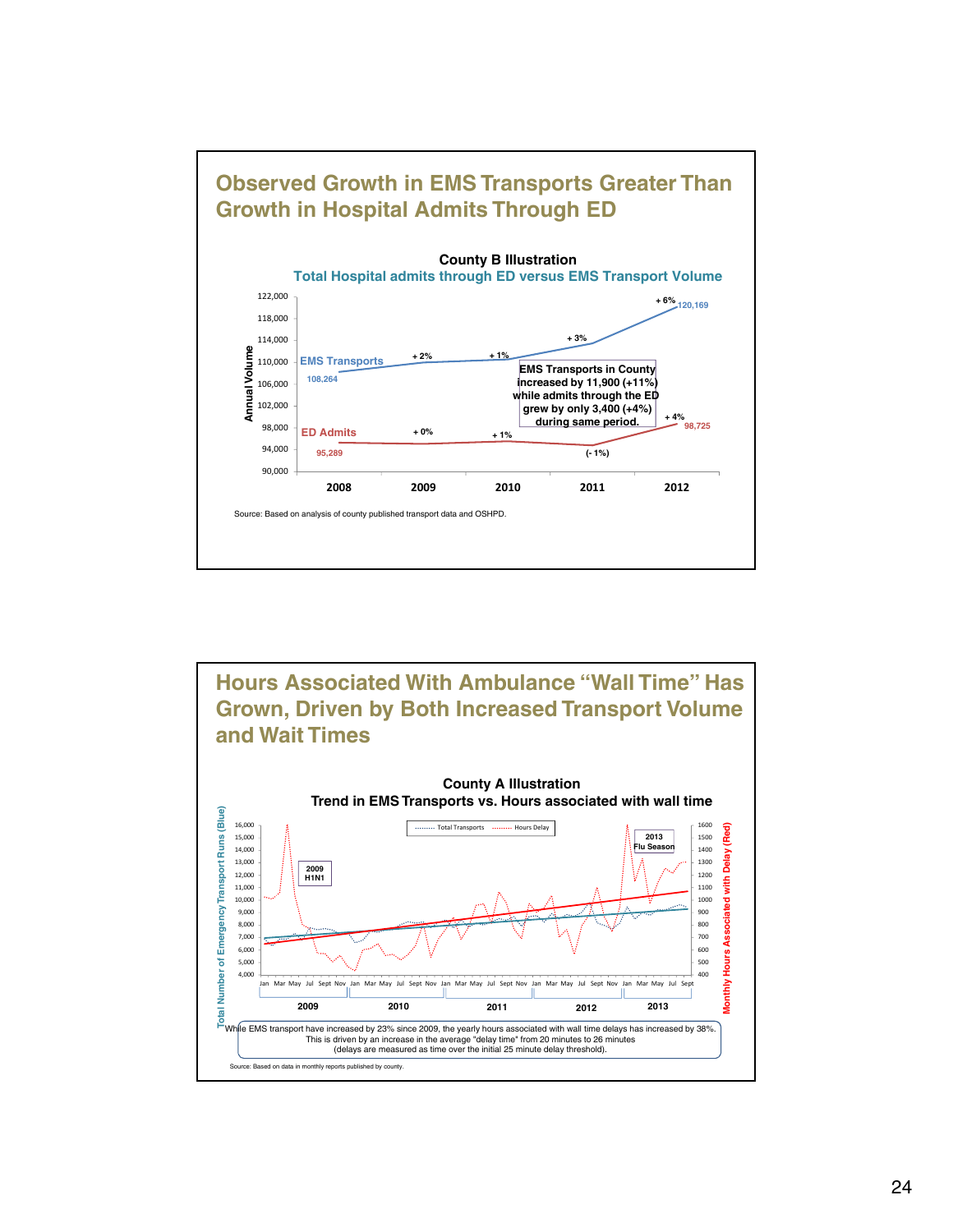



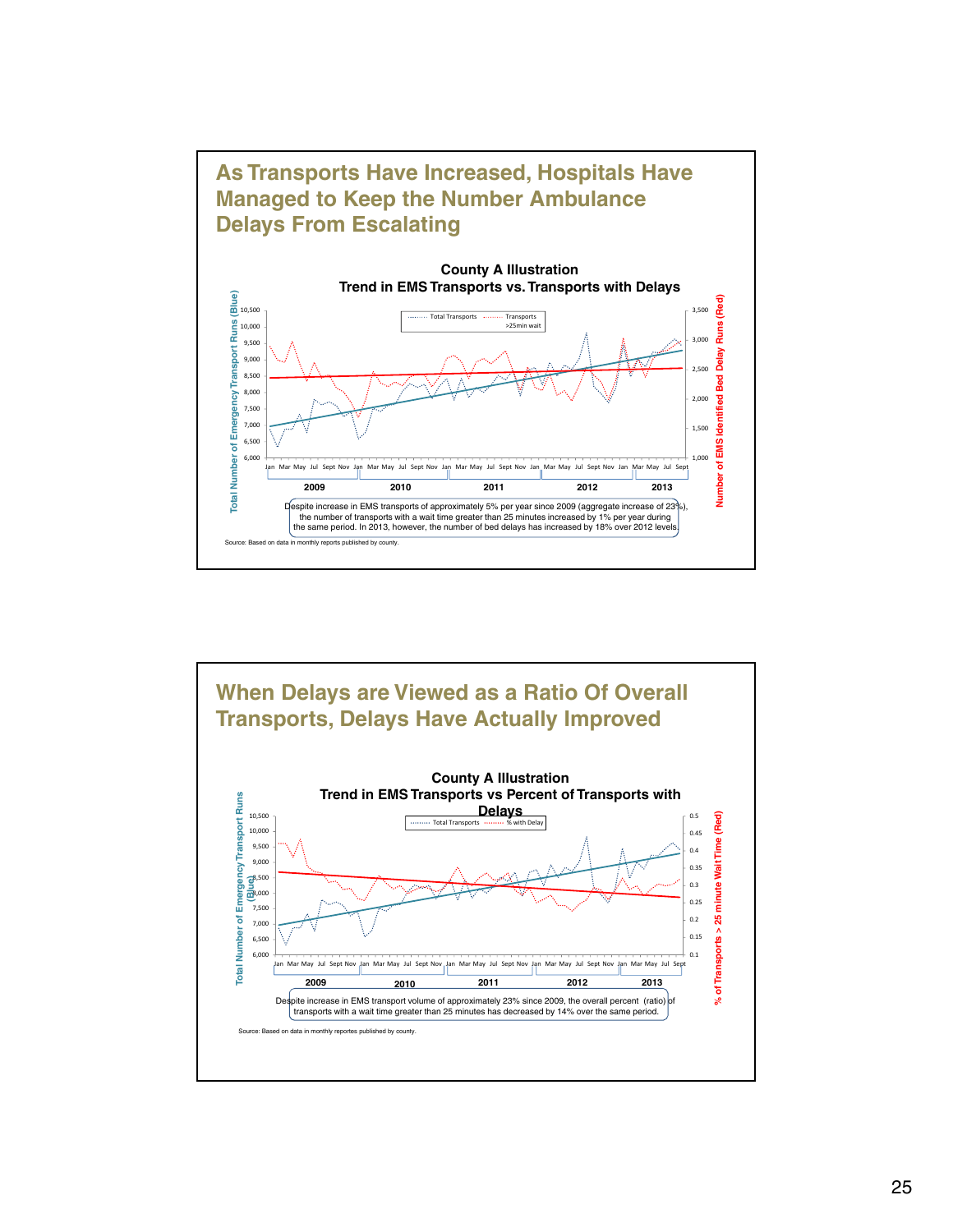

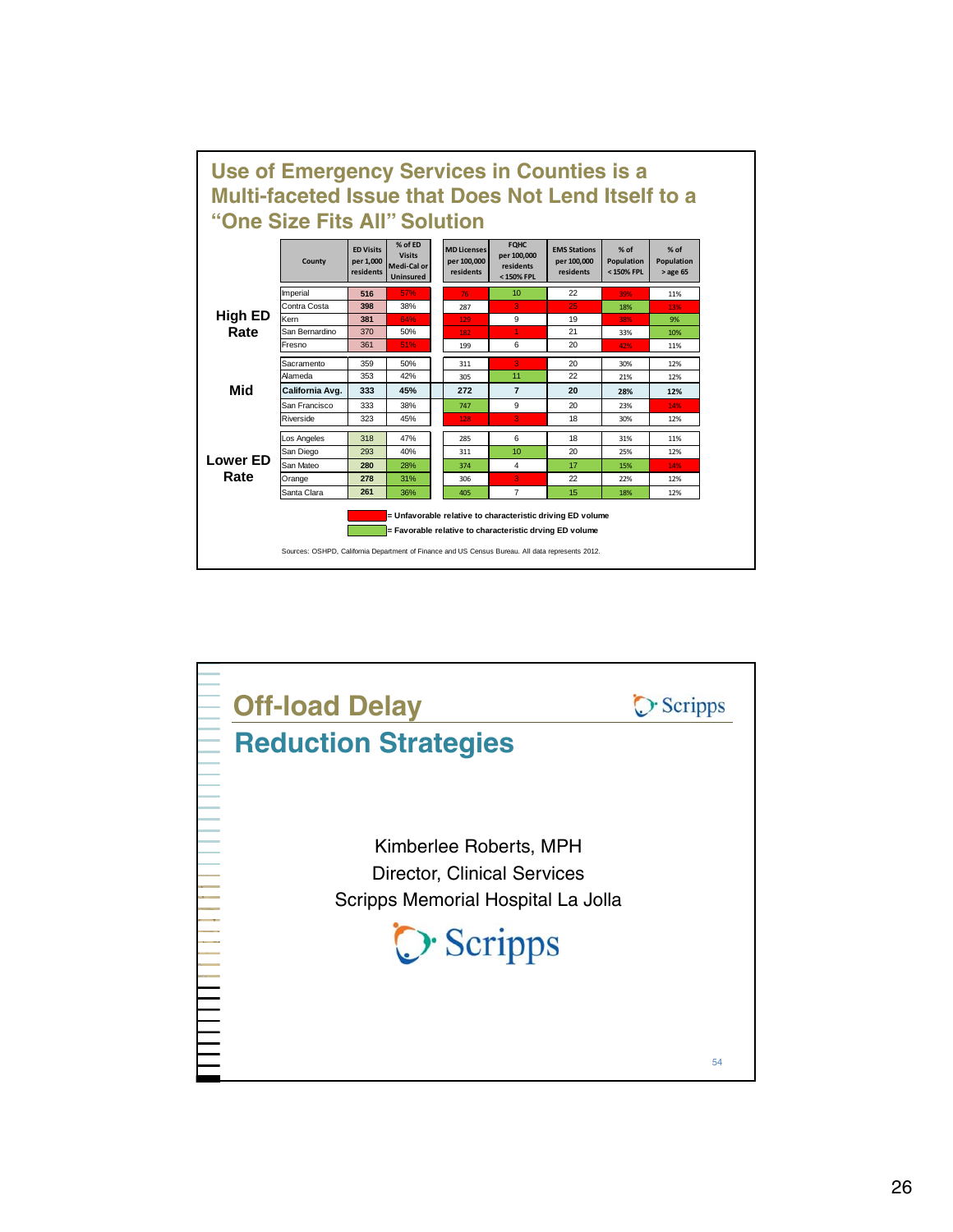

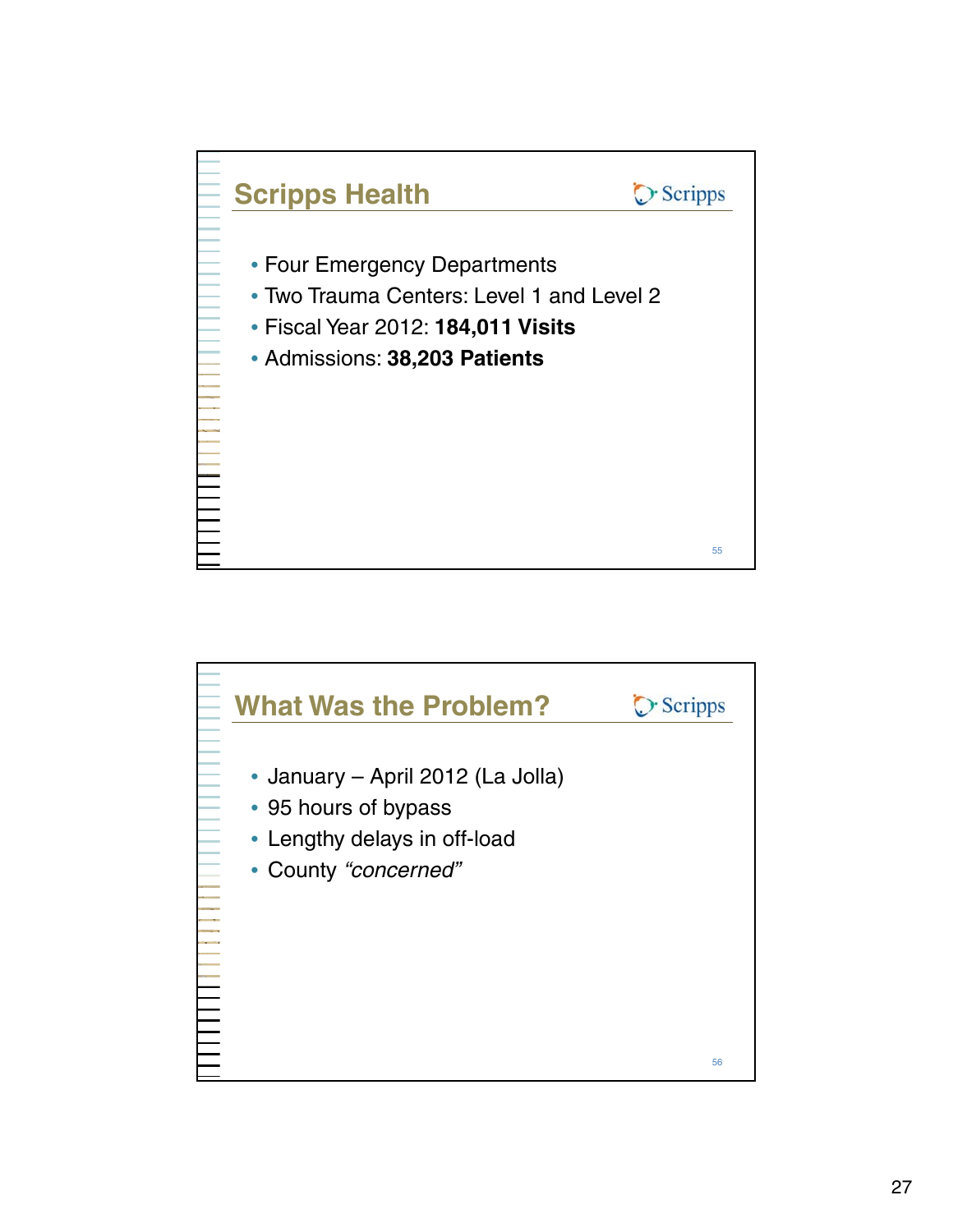

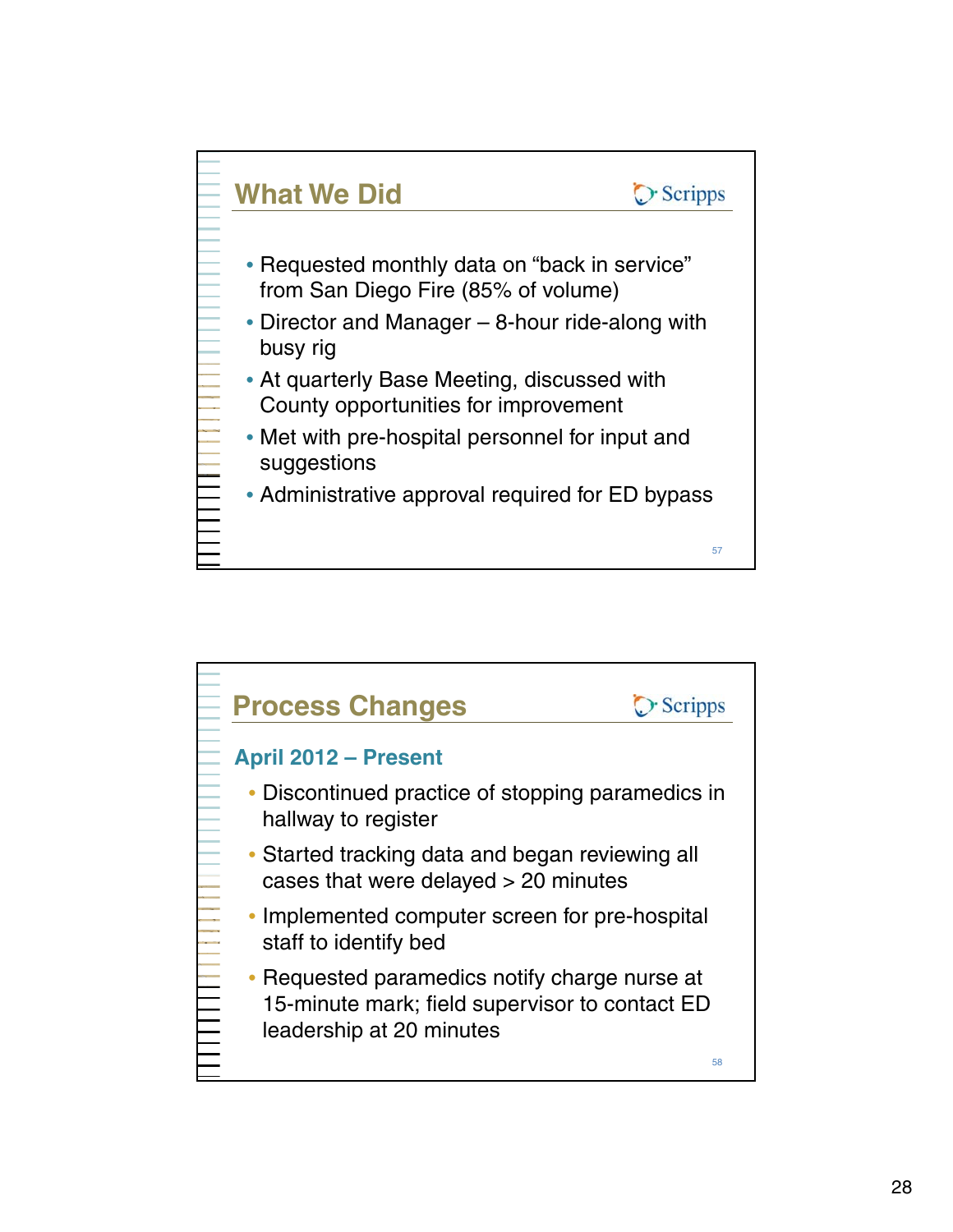

|                   | <b>County Contract</b><br><b>20 Minutes for Off-load</b> |              |    |
|-------------------|----------------------------------------------------------|--------------|----|
| <b>Month</b>      | % off-loaded                                             | % off-loaded |    |
|                   | $< 20$ Min                                               | $<$ 30 Min   |    |
| <b>June 2012</b>  | 59%                                                      | 86%          |    |
| <b>July 2012</b>  | 54%                                                      | 86%          |    |
| August 2012       | 57%                                                      | 84%          |    |
| September 2012    | 56%                                                      | 83%          |    |
| October 2012      | 60%                                                      | 89%          |    |
| November 2012     | 61%                                                      | 89%          |    |
| December 2012     | 56%                                                      | 87%          |    |
| January 2013      | 55%                                                      | 86%          |    |
| February 2013     | 60%                                                      | 87%          |    |
| <b>March 2013</b> | 62%                                                      | 90%          |    |
| April 2013        | 64%                                                      | 93%          |    |
| May 2013          | 58%                                                      | 90%          |    |
|                   |                                                          |              | 60 |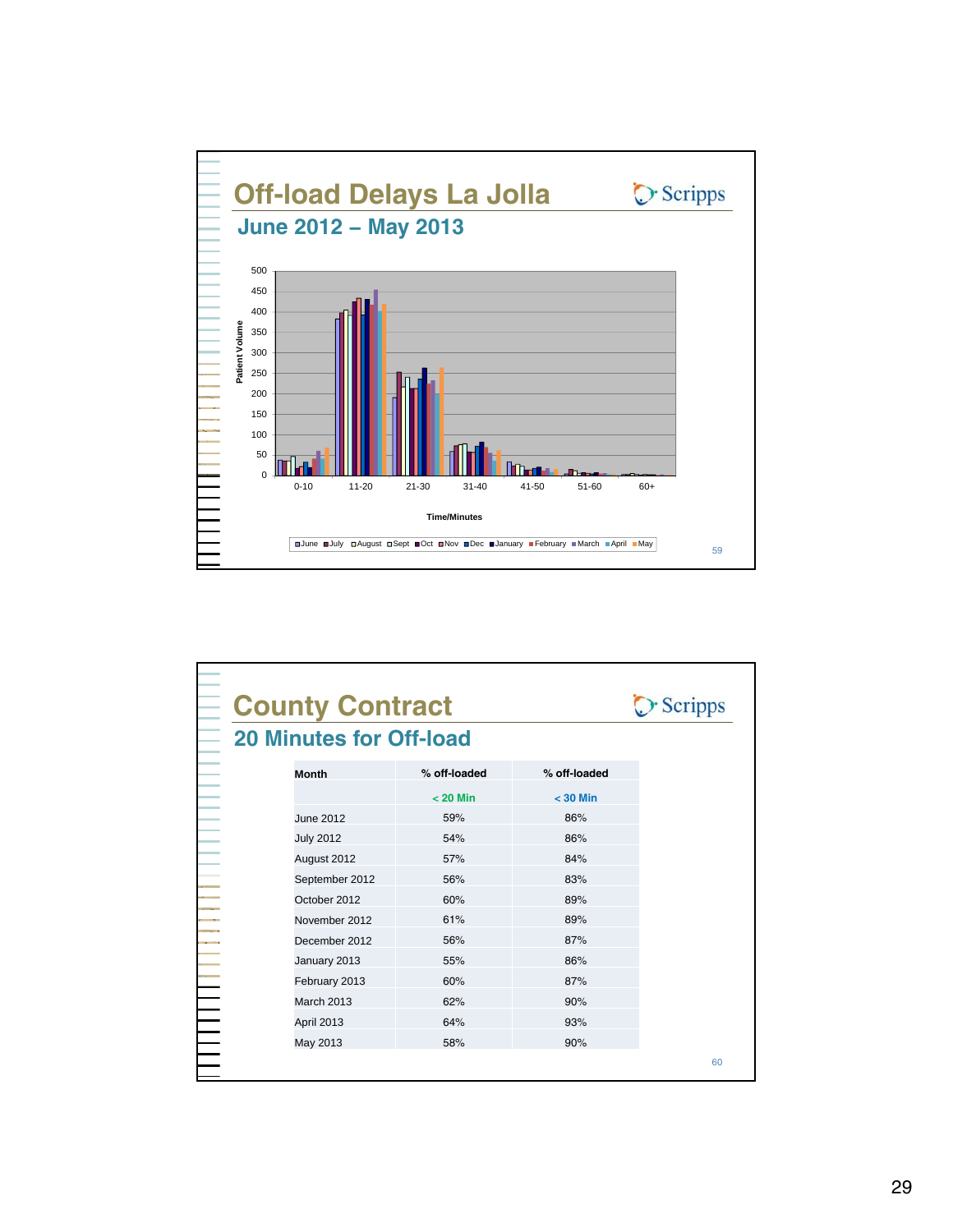